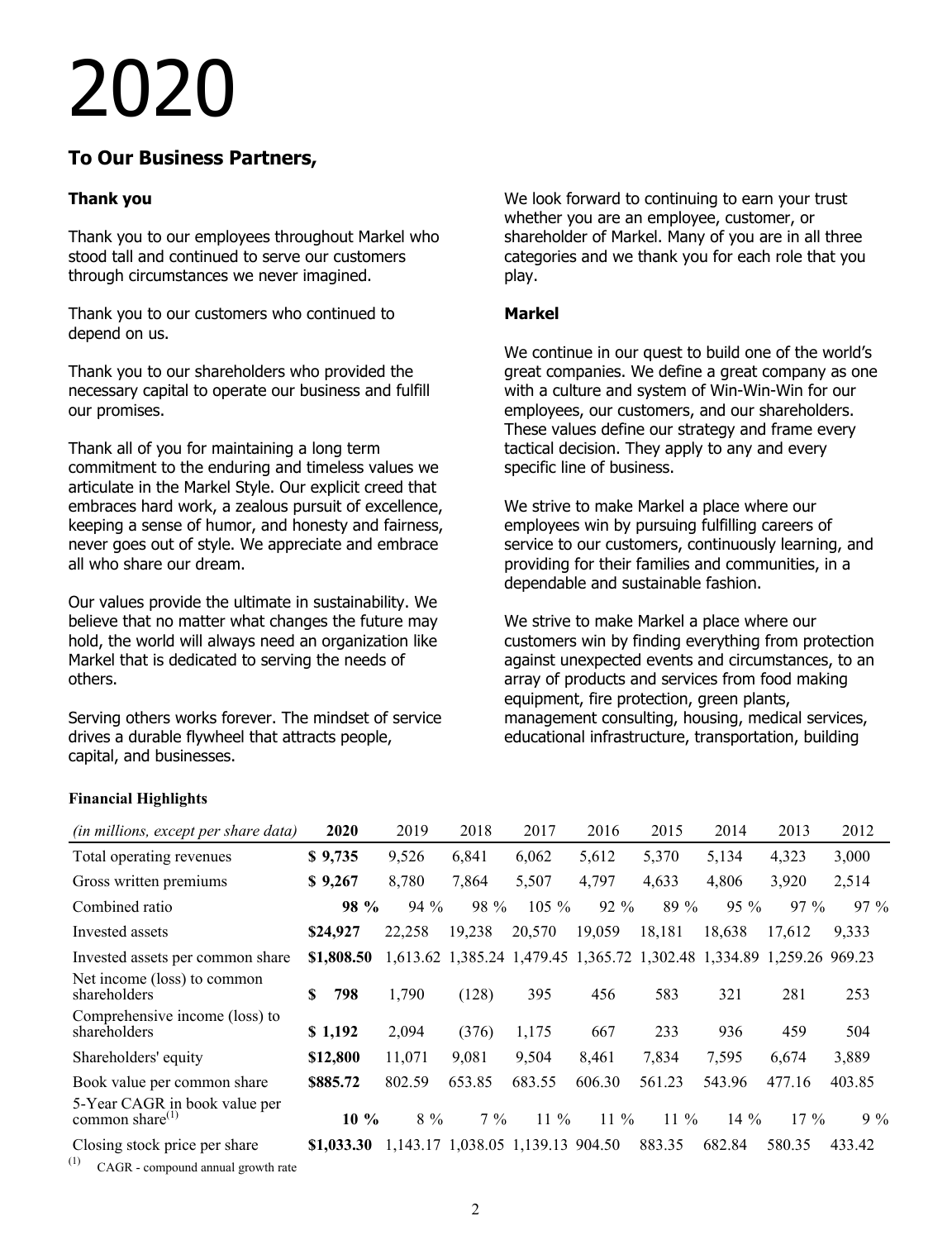products, and multiple other necessary and desired items. Our underlying values guide us and apply to all of these products and services.

We strive to make Markel a place where our shareholders earn good returns on their capital and continue to want to provide us with it to make everything we do possible.

In 2020, we hit two-and-a-half out of our desired three wins. Our employees, and our customers, both continued to operate in a system that fulfilled the promises and goals we set.

While we earned positive comprehensive income and demonstrably increased the economic value of the company, our shareholders did not see those returns show up in the share price. That can be expected to happen from time to time due to overall investment market volatility. We acknowledge though that that has now been the case over the last five year period. And as you know, we consistently use five year time frames as a reasonable period to measure our performance. We know that delivering "two-and-ahalf out of three" wins is not satisfactory. We can and must do better in order to regain traction and make progress like what we've experienced at Markel historically.

Over decades, Markel has accomplished the three part, Win-Win-Win goals. We are optimistic and confident that we also will do so in the future.

In the course of this letter, we hope to give you a full and candid report as to what is working well, and to discuss areas where we must improve. We hope that by the time you finish you will share our optimism about the discipline, hard choices, successes, and dedication we share to fully deliver on our commitment of excellence in each and every facet of Markel.

### **2020 Review**

2020 stands out as a year unlike any other. We're sure you'll read these words in many annual reports and publications. While it may seem like there is an *unprecedented use of the word unprecedented* we believe it is fully justified this year.

This was truly a year unlike any other.

We started out in January brimming with optimism. We had just put the bow on 2019 where we reported a combined ratio of 94%. Those insurance results were a four point improvement over the prior year 98%, which was affected by above average levels of natural catastrophes. Our earned premiums grew from \$4.7 billion to over \$5 billion and underwriting profitability more than doubled from \$114 million to \$281 million.

In our investment operations, we had just finished a year when we earned 30% on our equity investment portfolio. That capped off a decade where we earned

| 2000    | 2001    | 2002    | 2003   | 2004   | 2005    | 2006    | 2007   | 2008   | 2009   | 2010   | 2011     |
|---------|---------|---------|--------|--------|---------|---------|--------|--------|--------|--------|----------|
| 1,094   | 1,397   | 1,770   | 2,092  | 2,262  | 2,200   | 2,576   | 2,551  | 1,977  | 2,069  | 2,225  | 2,630    |
| 1,132   | 1,774   | 2,218   | 2,572  | 2,518  | 2,401   | 2,536   | 2,359  | 2,213  | 1,906  | 1,982  | 2,291    |
| $114\%$ | $124\%$ | $103\%$ | 99 %   | $96\%$ | $101\%$ | $87 \%$ | 88 %   | 99 %   | $95\%$ | $97\%$ | $102 \%$ |
| 3,136   | 3,591   | 4,314   | 5,350  | 6,317  | 6,588   | 7,524   | 7,775  | 6,893  | 7,849  | 8,224  | 8,728    |
| 427.79  | 365.70  | 438.79  | 543.31 | 641.49 | 672.34  | 752.80  | 780.84 | 702.34 | 799.34 | 846.24 | 907.20   |
| (28)    | (126)   | 75      | 123    | 165    | 148     | 393     | 406    | (59)   | 202    | 267    | 142      |
|         | (77)    | 73      | 222    | 273    | 64      | 551     | 337    | (403)  | 591    | 431    | 252      |
| 752     | 1,085   | 1,159   | 1,382  | 1,657  | 1,705   | 2,296   | 2,641  | 2,181  | 2,774  | 3,172  | 3,388    |
| 102.63  | 110.50  | 117.89  | 140.38 | 168.22 | 174.04  | 229.78  | 265.26 | 222.20 | 282.55 | 326.36 | 352.10   |
|         | $18\%$  | $13\%$  | $13\%$ | $20\%$ | $11\%$  | $16\%$  | 18 %   | $10\%$ | $11\%$ | $13\%$ | $9\%$    |
| 181.00  | 179.65  | 205.50  | 253.51 | 364.00 | 317.05  | 480.10  | 491.10 | 299.00 | 340.00 | 378.13 | 414.67   |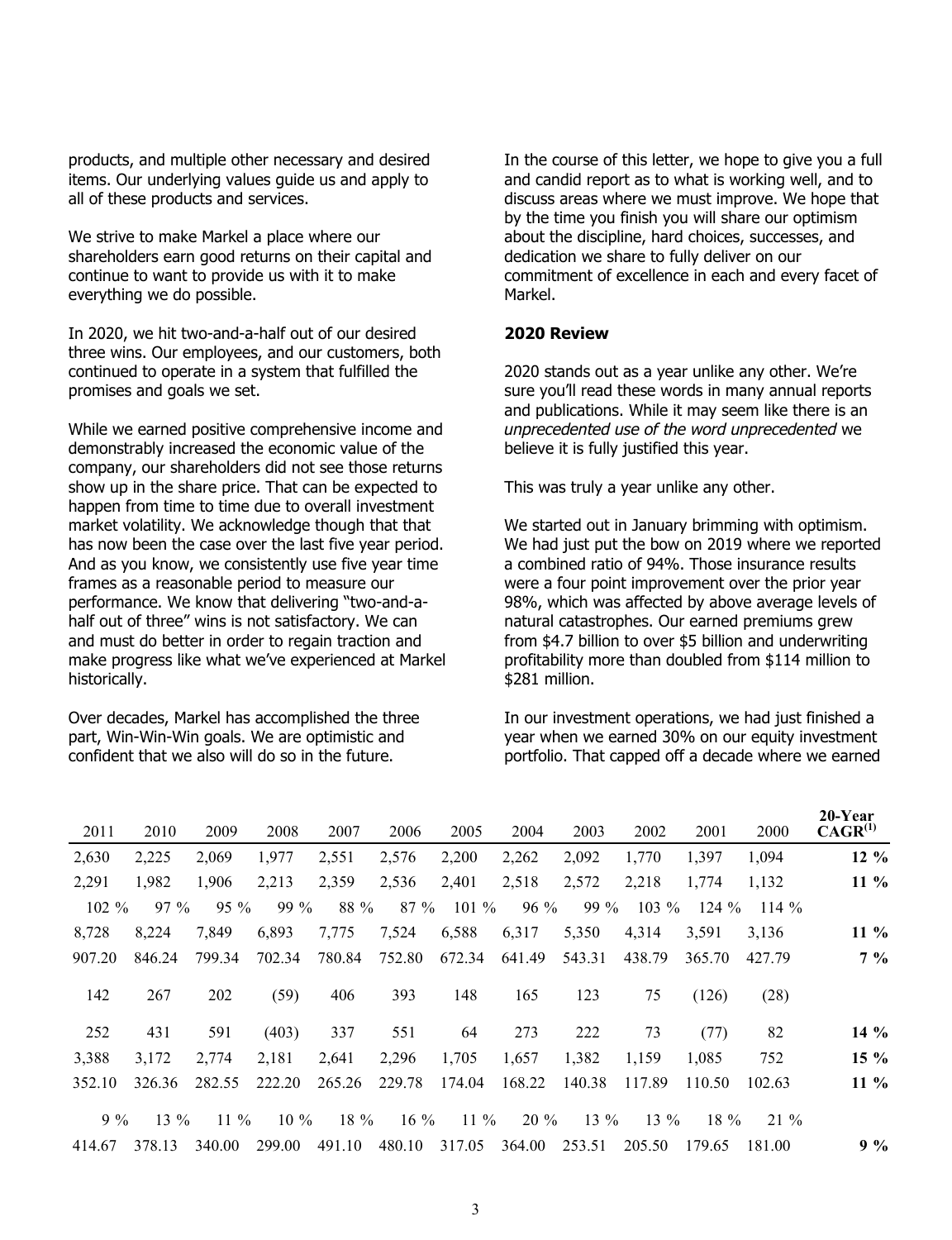annual returns of 15.2% on our equity portfolio in a disciplined, tax efficient, conservative, and low cost manner. Recurring investment income of interest and dividends reached a new record of \$452 million, up from \$434 million, despite unrelenting headwinds of lower and lower interest rates.

In our Ventures operations, we had posted record EBITDA of \$264 million, up from \$170 million, and revenues of \$2.1 billion compared to \$1.9 billion the previous year.

In our Insurance-Linked Securities and Program Services businesses, we made progress in continuing to grow and build our strategic Nephila and State National businesses. We continued to resolve the lingering issues associated with the CATCo operations. Profitability from these operations was constrained by costs associated with winding up and settling matters related to CATCo, which obscured the underlying progress evident in the ongoing businesses.

Our balance sheet was strong, and chock full of conservatively stated insurance loss reserves, highquality fixed income investments to more than back those reserves, no near-term debt maturities, and appropriate levels of public equity investment exposure.

Boy, were we ready to bring it all home in 2020. Then, the pandemic ensued.

We did not see that coming.

The year did not unfold as we expected.

Fortunately, we've designed Markel to be *resilient.* While we in no way predicted the pandemic or the far reaching effects it would have on every aspect of our businesses and the daily lives of everyone on planet earth, we made forward progress this year despite the pandemic.

We will never be able to predict the future.

We can and must though prepare to adapt and adjust to whatever the future brings.

We believe that 2020 stands as a testament to our ability to do just that. We maintained an iron will along with a mindset of adaptability and endurance. We persisted and showed the ability to thrive despite unpredicted and unprecedented events. And we are very optimistic about our future.

We've spoken for years about the value of the Win-Win-Win architecture underlying your company.

We've worked tirelessly towards the goal of building one of the world's great companies. We define that goal as being a firm where we do things *for* our customers rather than *to* our customers, where our employees are better off for being with us, and where our shareholders are better off for having invested with us.

That is easy to say and enjoy when you've got tailwinds. 2019 was such a year and we set records across the organization. Comprehensive income in 2019 totaled \$2.1 billion, which was more than the previous four years combined, and nearly double any single previous year.

A truer and more meaningful test of the success in building one of the world's great companies takes place when conditions toughen. 2020, the year of the pandemic, stands out as a punishingly brutal exam.

In the face of this test we've got positive results to report. Financially, we earned comprehensive income of \$1.2 billion in 2020.

We reported record volumes in both our insurance and Ventures operations. We absorbed significant and unexpected insured losses in the first quarter as the pandemic started to take its toll. Then we endured and adapted.

In our insurance operations, we wrote a record amount of premium for the year and we earned underwriting profits starting in the second quarter and for the full year.

At Markel Ventures, we earned record revenues and EBITDA. Each of our companies faced challenges unlike any ever seen before. We needed to figure out how to keep our people healthy and safe, we needed to adapt to changing levels of what our customers wanted, we needed to figure out how to keep our supply chains functioning and effective, and multiple other existential challenges. Despite swirling and constantly changing conditions, our people endured and adapted and went on to set records. We are amazed and grateful for their dedication and accomplishments.

In our investment operations we earned a total return of 9.4% with equity investment returns of 15.2% and fixed income returns of 5.7%.

In our Insurance-Linked Securities and Program Services operations we reported revenues of \$316 million and operating income of \$5 million, which was net of \$59 million of amortization expense and also reflects \$51 million of expenses from CATCo's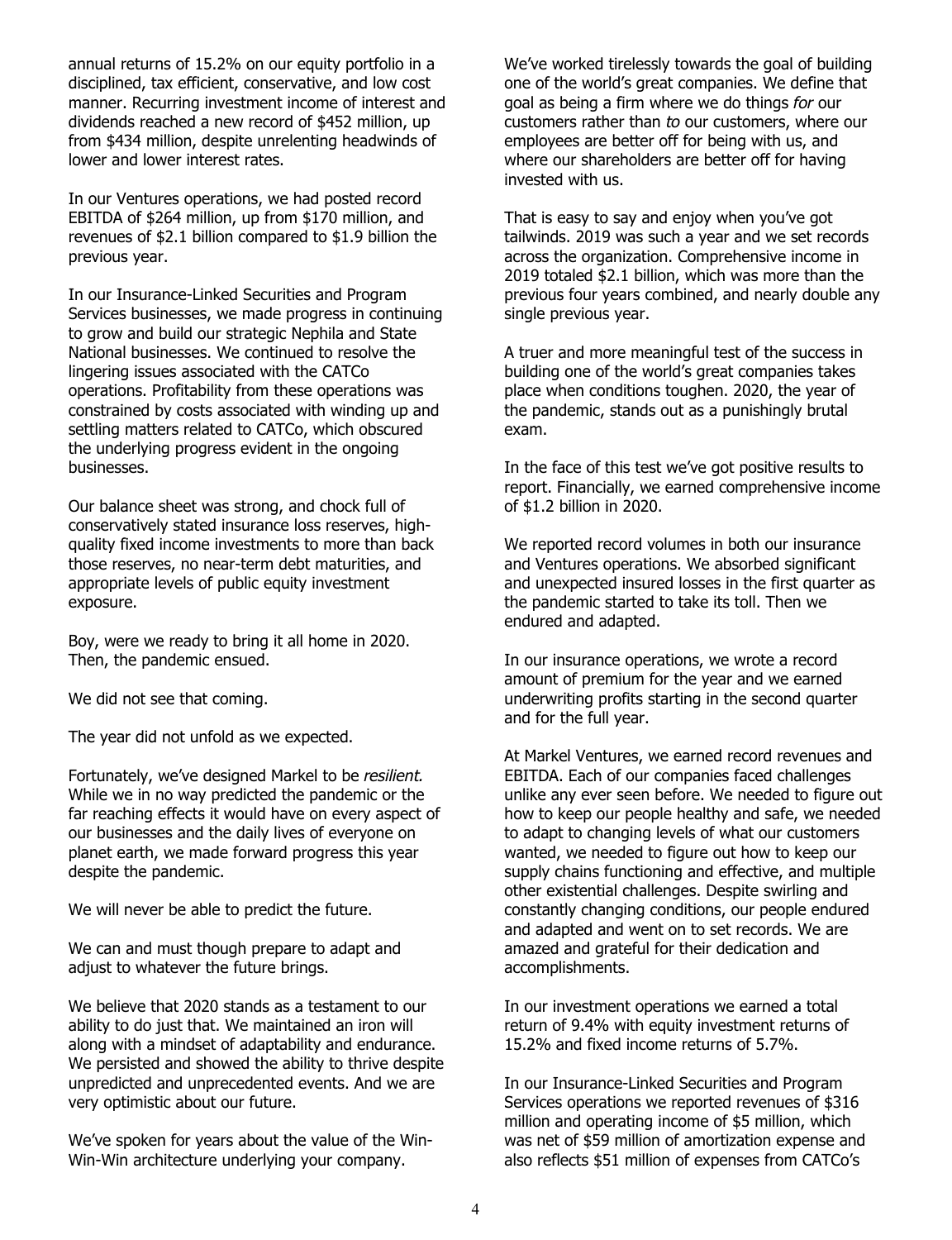run off operations, the majority of which is nonrecurring.

As always, we think it is critical to view our financial results over meaningful periods of time. Quarterly and annual results are subject to immense volatility from investment market swings and natural catastrophes. Over longer time frames, a more meaningful and accurate picture emerges. For many years, we've measured ourselves (and based our executive incentive compensation) on five year measurements. We think that creates better Win-Win-Win and sustainable alignment for everyone committed to Markel.

This table shows some key measurements over the last three five-year periods.

| (dollars in millions, except<br>per share data)       | 2016 -<br>2020 |                                |    | $2011 -$<br>2015 | 2006 -<br>2010 |       |  |
|-------------------------------------------------------|----------------|--------------------------------|----|------------------|----------------|-------|--|
| Total revenues                                        |                | \$ 37,776 \$ 20,457 \$ 11,398  |    |                  |                |       |  |
| Earned premiums                                       | \$             | 23,488                         | \$ | 15,023           | \$             | 9,870 |  |
| Underwriting profits                                  | \$             | 633                            | \$ | 733              | \$             | 709   |  |
| ILS and Program<br>Services revenues                  | \$             | 939                            |    | N/A              |                | N/A   |  |
| ILS and Program<br>Services operating loss            | \$             | (54)                           |    | N/A              |                | N/A   |  |
| <b>Markel Ventures</b><br>revenues                    | \$             | 9,311                          | \$ | 3,379            | - \$           | 456   |  |
| <b>Markel Ventures EBITDA</b>                         | \$             | $1,167$ \$                     |    | 354 \$           |                | 45    |  |
| Net investment income                                 | \$             | 2,283                          | \$ | 1,580            | \$             | 1,391 |  |
| Comprehensive income<br>to shareholders               | \$             | $4,752$ \$                     |    | 2,384            | \$             | 1,507 |  |
| Closing stock price<br>per share, at end of<br>period |                | \$1,033.30 \$ 883.35 \$ 378.13 |    |                  |                |       |  |

These five-year views show that we've experienced dramatic growth in the size and scale of Markel. Unfortunately, our underwriting profitability moved lower during the most recent five-year period. The combination of record levels of natural catastrophes, poor results in our reinsurance operations, and COVID-19 losses weighed on our underwriting profitability.

Investment income grew in both time frames, but at a slowing rate due to the steady, ongoing persistence of lower interest rates. Almost any time a fixed income investment matured or was sold, we had to replace it with something offering a lower yield. Dividends on our equity portfolio grew which counterbalanced some of the declines in interest rates.

Markel Ventures started as a dream in 2005 and grew to become a meaningful contributor to

revenues and earnings over the 15 years represented in this table.

We began our strategic initiative in Insurance-Linked Securities and Program Services during 2015 and the most recent five-year time frame shows the beginning era of what we expect will become a more meaningful component of Markel over the next several years. While our initial foray into ILS proved expensive and difficult, we believe that we've learned some important and critical lessons. Ongoing technological and environmental change in insurance markets continues to gallop ahead. ILS and Program Services should serve to keep Markel as a leader, guiding these changes and to protect us against the forces of disruption in the insurance marketplace.

We've designed Markel to be a resilient and adaptable company with "Three Engines" of Insurance, Investments, and Markel Ventures, that can power us forward. In any given year, one engine may be under pressure but the other two can provide positive thrust. In 2020, all three engines contributed. Over multi-year periods, such as the five-year time frame we consistently use to measure and judge ourselves, all three engines dependably propelled us forward.

### **Engine #1 - Insurance**

Our first engine, and the heritage of Markel, is Insurance. In the Insurance engine, our insurance and reinsurance operations faced unprecedented challenges in the initial stages of the pandemic. As a vivid example, event cancellation insurance stands out as one product line where we experienced large and unprecedented losses. Normal underwriting disciplines of diversifying risk guided our approach in writing event cancellation as it does in all of our business lines. We, and our underwriters, fully believed that writing policies for things like a tennis tournament in England, the Olympics in Japan, a music festival in Tennessee, a movie festival in Colorado, a hot air balloon race in New Mexico, a wine festival in California, a beer festival in Germany, weddings, parades, concerts, ball games, and so on and so on, would fit the definition of a portfolio of diverse and uncorrelated risks.

In the case of the pandemic, all of those risks correlated to each other. Spreading things out geographically and throughout the year didn't work. All events were cancelled and significant losses occurred on policies for these events. We did not foresee that possibility.

Fortunately, those losses are finite. We are not writing event cancellation at this point and we are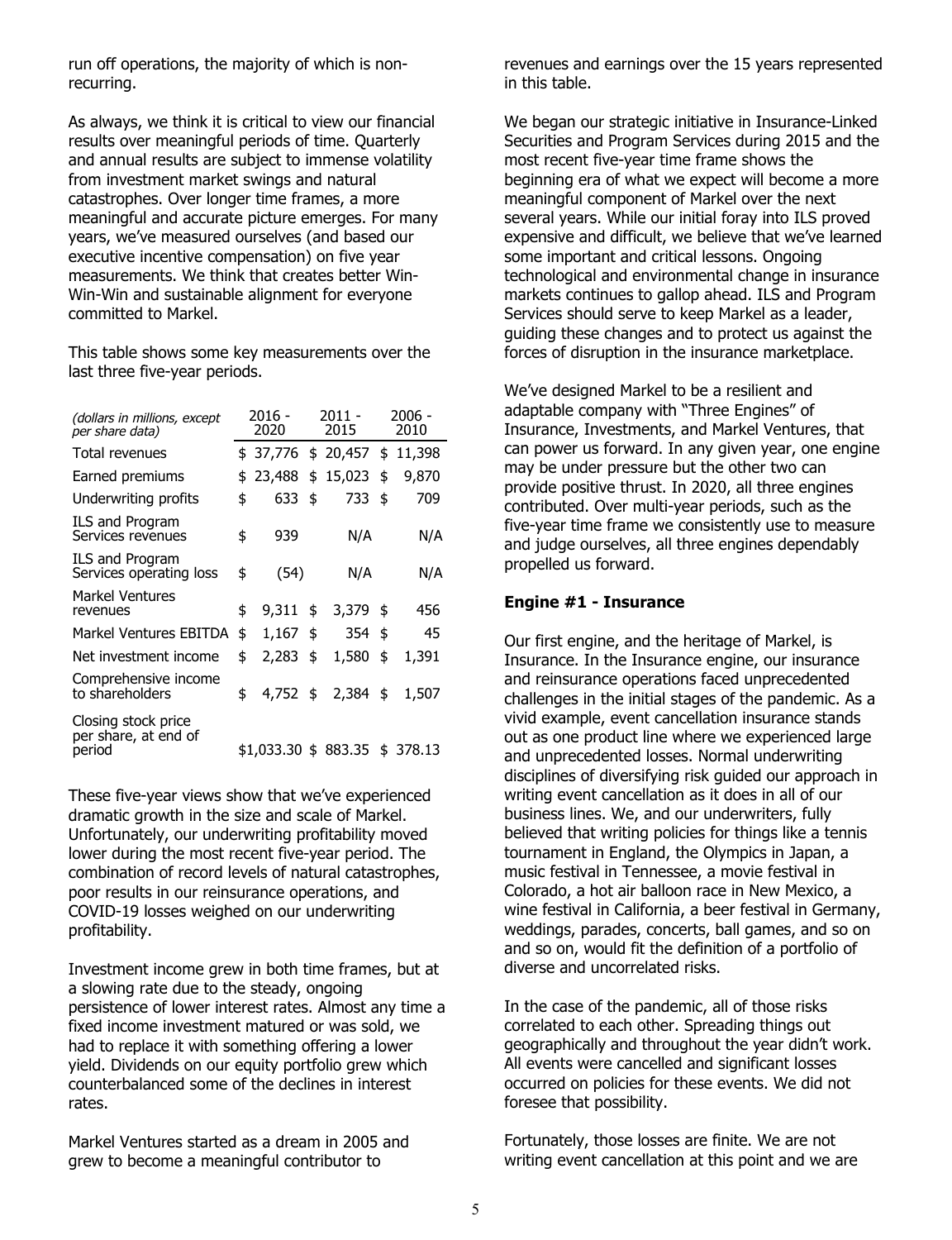near the end of when covered events from previously written policies can take place.

Business interruption coverages also loom large as a consequence of COVID-19. We have provided for the losses we expect from business interruption. We did so promptly as the pandemic unfolded and recognized the losses we believed we would face. Those reserves were calculated amidst conditions of uncertainty and necessarily reflect estimates. As 2020 progressed we gained additional data and we added to our estimates. As always, we did so in order to provide reserves which reflected our best estimate of our ultimate exposures.

We established COVID-19 related losses of \$325 million in the first quarter of 2020 and additional COVID-19 losses of \$33 million subsequently in 2020. As is always the case, we attempted to recognize all of the losses we expect to the best of our ability. Though we do not anticipate further COVID-19 losses, we cannot predict with certainty the extent to which legal decisions and other factors may impact the amount and nature of insured liabilities for pandemic related circumstances.

Despite the surprise and dramatic insured losses at the beginning of 2020, we managed to report a modest underwriting profit for the year with a combined ratio of 98%. While 98% falls short of our goals and does not produce appropriate returns on your capital, we are glad to be able to report underwriting profitability despite and in light of the unprecedented adverse conditions we faced in 2020.

As we stated earlier in this letter, we were very optimistic about reporting better insurance combined ratio results to you when we started the year. Along with the pandemic, we had more hurricanes than hurricane names in 2020, above average wildfires, and a derecho. We hate making excuses but we believe that we've made meaningful progress in improving the fundamental performance of our insurance operations and we're disappointed at how that progress is obscured by COVID-19 and aboveaverage levels of natural catastrophes.

The headlines of COVID-19 and hurricanes fall outside our control. We cannot predict when or if such forces will strike again.

We can however act on things within our control. We have, and we continue to do so. Here is a small sample of actions we've taken, which should improve our financial results going forward.

First, we've significantly reduced writing insurance and reinsurance with exposures to natural

catastrophes. We do not know to what extent climate change and other factors have caused insured losses to increase in recent years. Neither can we predict with reasonable assurance what might happen in 2021 and beyond. As such, we've reduced our exposures to natural catastrophe-related losses overall. Should such losses strike in 2021 our losses will be less. We've not earned adequate returns for the risk and capital charges associated with large property related exposures for several years. We will redeploy the capital previously allocated to this business to higher and better uses within Markel.

Second, we've focused on increased efficiency and lower costs throughout our insurance operations. We continue to invest in technology to simplify the process of underwriting, marketing, distributing, and administering every facet of an insurance transaction. We've reduced our expense ratio from 37.7% in 2018 to 36.0% in 2020 and we are working towards, and confident of, further improvement in 2021.

Third, we've considered what it would look like to almost double the size of our insurance operations. We want to grow to \$10 billion of annual insurance premiums in five years and earn \$1 billion of annual underwriting profit while doing so. We've adopted this "10-5-1" target as an overarching goal to guide and discipline decision making within our insurance operations.

We are excited about this goal and believe it speaks to several important dimensions. The \$10 billion speaks to growth. In 2020 we wrote \$6 billion of insurance premium. We believe that growing the top line demonstrates that we are serving our customers with insurance coverages they want and need. Insurance rates continue to increase to reflect the severe losses experienced by the industry across multiple lines as well as the pervasive environment of lower interest rates.

We expect to achieve this goal largely through organic growth of our existing operations rather than through acquisitions.

The "5" speaks to a time frame. We want to reach the \$10 billion of annual insurance premiums in the next five years. The "5" provides a sense of urgency. Technology continues to drive change at a faster and faster pace. We can and must make decisions faster. By committing to growth *and* attaching a time frame, we're holding ourselves responsible in a measurable way to acting *now* rather than later.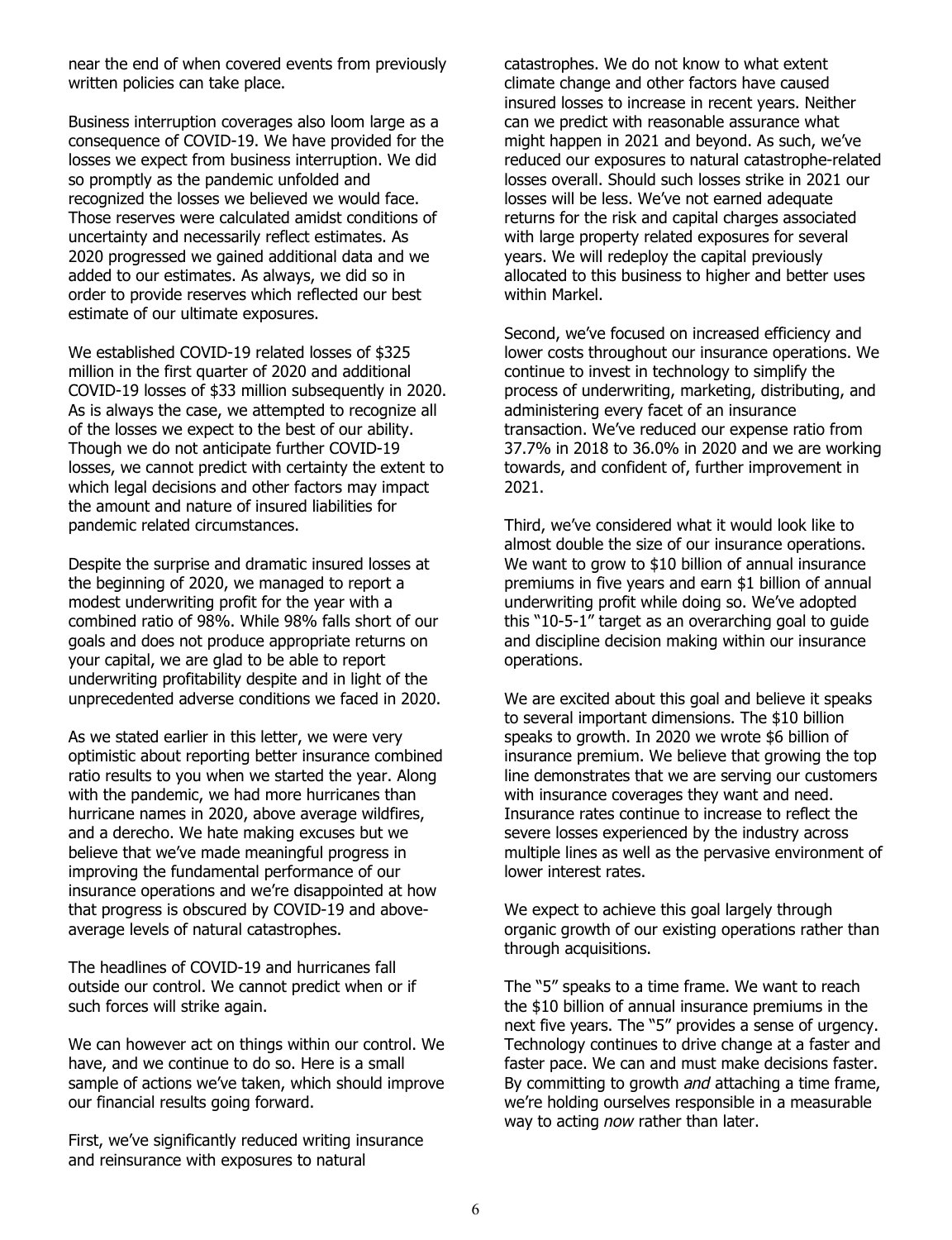The "1" speaks to \$1 billion of annual underwriting profits. Growth without profitability means we're doing something wrong. It also consumes capital since regulators and rating agencies require us to post capital to write insurance business. We've felt the effects of growth without sufficient profitability in the last few years and we're committing to the discipline of focus on the bottom line. We simply cannot provide our customers with quality long term financial promises if we do not earn sufficient profits all along the way to pay claims and provide appropriate returns at the same time.

In addition to the "10-5-1" goals from our insurance operations, we expect meaningful profitability from our reinsurance operations, as well as our Insurance-Linked Securities and Program Services operations beginning in 2021. We look forward to reporting positive results and demonstrating the wisdom of these initiatives.

### **Engine #2 - Investments**

In 2020 we earned total investment returns of 9.4% comprised of 15.2% on our equity portfolio and 5.7% on our fixed income portfolio.

That sentence doesn't begin to address the tumult of the 2020 investment markets. The epic volatility and uncertainty all investors faced, and continue to face, appropriately dominates all investment thought (or at least it should in our opinion, we're not sure if it actually does).

Amidst the unprecedented conditions, we believe in keeping our eyes on the North Star while navigating amidst conditions of uncertainty. The North Star guides investment decisions at Markel both for asset allocation and specific security selection.

For example, we first decide to allocate capital either to fixed income or equity investments. Following the North Star, we first allocate enough capital into fixed income holdings to more than match our expected ultimate liability from insurance reserves.

We do this for two reasons. The first and most important is to make sure that when our customer, a policyholder, experiences a loss, we have the money to pay the claim. This is our foremost promise about the future, and we operate with a sense of stewardship and trust when it comes to honoring this promise. Consequently, we're not gunning for the highest returns with these funds; we are striving to provide as much assurance as possible that we will always have the means at hand to settle claims as they come due.

The second reason to invest in fixed income securities is to earn interest income. Interest rates continue to decline beyond any level ever seen in history. There has been no time on planet earth like today where interest rates in many locations are negative. When they're not in negative territory, they still seem too low to us to compensate us for the irreducible credit, currency, and inflation risks.

Our portfolio consists of sovereign credits with taxing authority at the federal, state, or municipal level, and a variety of high credit quality, first mortgage liens on daily use real estate, and a small component of high quality corporate bonds.

Yields continue to diminish in the face of lower overall interest rates. We are price takers, not price makers, in this arena and as such, we simply have to accept the rates on offer.

We believe that taking *more* credit or interest rate risk for *less* return is unwise. While we've sacrificed some incremental yield from taking this view in the last several years, we simply can't in good faith commit your capital or the funds we hold on behalf of our policyholders to riskier propositions. We think we will be well served by maintaining the capital integrity and storm worthiness of our balance sheet despite the temptation to pick up some yield by venturing further astray.

This stance will strike some as unnecessarily conservative until the day it doesn't. Just as is the case with insurance underwriting decisions, we need to balance potential rewards against potential risks. The risk/reward ratios in credit markets don't look good to us.

At the same time, we are in a period of rapid growth in our insurance operations. While premiums are growing faster than underwriting profits we think it's best to post capital in the form of high quality and shorter term fixed income securities, which keeps regulators and rating agencies happy.

When our expected underwriting profitability develops from this growth, we will have greater degrees of flexibility and latitude to invest more broadly. Underwriting profits create capital that we can then invest in higher return equity securities of all stripes.

In our equity portfolio we earned a total return of 15.2%. Our North Star in making equity investment decisions is to follow our longstanding four part discipline. Those four parts are, one, to invest in businesses with good returns on capital that don't use too much leverage, two, with management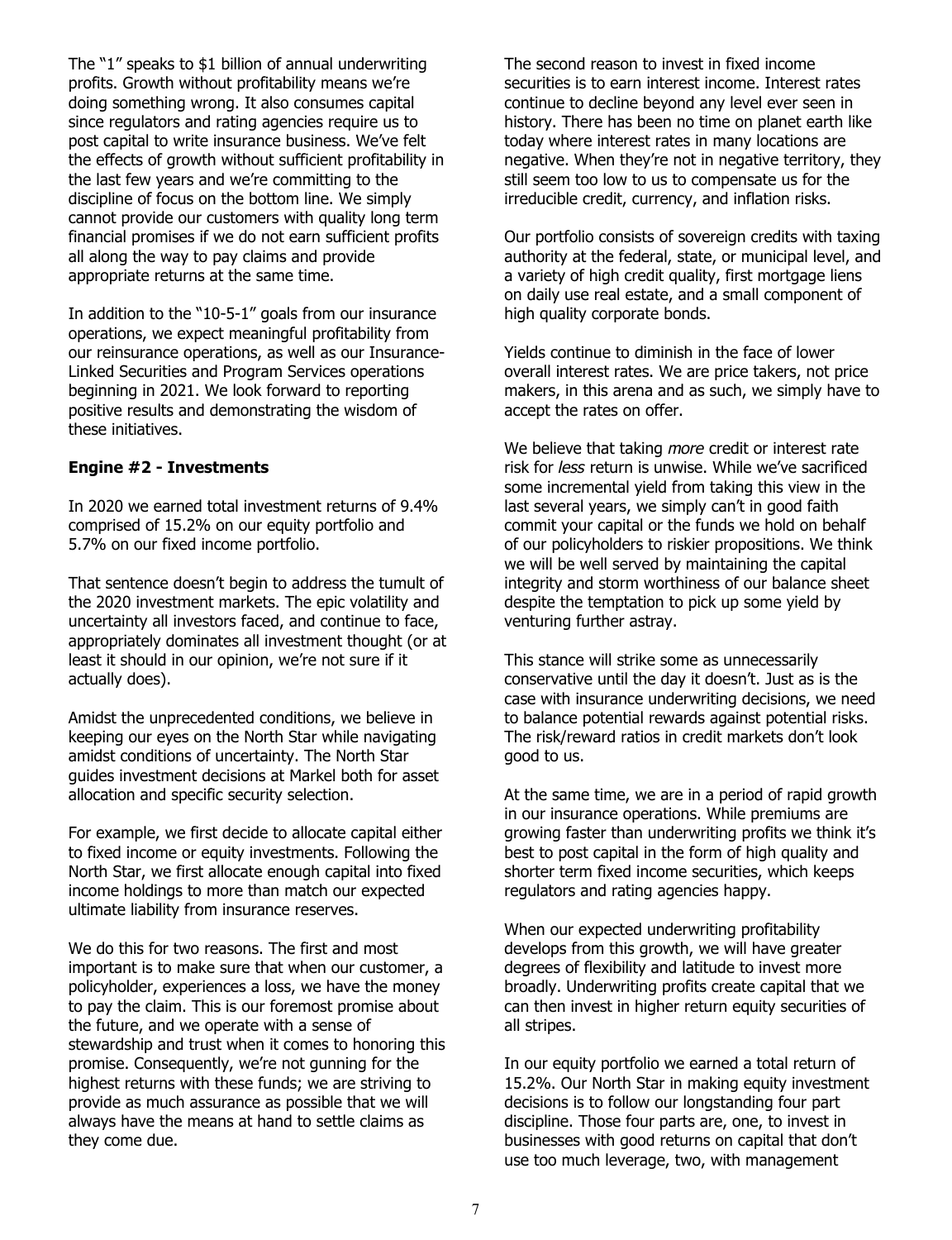teams with equal measures of talent and integrity, three, at companies with reinvestment opportunities and capital discipline, and four, at fair prices.

We've followed that North Star consistently through the entire history of Markel since our initial public offering in 1986 and it serves us well. We believe in the timelessness of the system. The names and businesses that meet this test continue to change, but the test remains the same.

Following that discipline caused us to reduce our equity exposures in the first part of the year. In light of the outbreak of the pandemic we re-underwrote every security that we owned (equities and fixed income) and made decisions based on our sense that the fundamental economic environment had experienced a seismic shift.

We also faced near term concerns about our underwriting profitability and a strong desire to carry the strongest balance sheet we could into an environment where we thought there would be opportunity to write well priced insurance business.

Tactically, that decision can be criticized as it caused us to reduce our equity exposure by approximately 20% at lower prices than prevailed at the end of 2020. We understand and share the frustration of that decision at that moment, but we would make the same decision again faced with the same facts and uncertainties. We made that decision to first protect the company in the face of such uncertainty and in order to maximize our ability to continue to write insurance premiums at favorable rates. We believe it is the best and highest use for capital in this environment and we look forward to reporting favorable results to you in the next few years that stem in part from these actions.

### **Engine #3 - Markel Ventures**

The people of Markel Ventures produced a spectacular year. Revenues and EBITDA set new records of \$2.8 billion and \$367 million respectively.

As we stated throughout the year, we stand amazed and grateful at this accomplishment. Over the last 15 years we've brought together an amazing group of companies led by talented and dedicated managers. As a group they embody the values we seek. Their performance in 2020 amidst conditions of unprecedented adversity stands as nothing less than stunning.

2019 had been a record year and we were optimistic but slightly cautious as we entered 2020. Several of our businesses are quite cyclical and highly sensitive

to general economic conditions such as auto sales, freight volumes, and capital equipment budgets. We were cautious entering 2020 because we had enjoyed a spectacular run of strong economic growth and favorable conditions for several years. They call them cycles for a reason and we fully anticipated a modest downturn as a strong possibility.

In March, we threw all of our budgets and plans out the window. In many cases, business simply stopped. Orders were cancelled and customers froze. No one knew what the next day would bring.

Fortunately, our managers responded in spectacular fashion. They adjusted and adapted every single component of their organizations. They changed workplace conditions to provide for the health and safety of their employees, they figured out how to operate with damaged supply chains and unsteady vendors, they adjusted their costs, and they made countless other decisions on a continuous basis under conditions of epic uncertainty.

Fortunately, the general economy also found some footing. Everyone in the world adapted to new conditions and governments and authorities responded with unprecedented financial and fiscal injections to keep economies from imploding.

In the middle of the storm in April, Lansing Building Products joined Markel. Our relationship with Lansing dates back many years. Formal discussions about them joining Markel began in 2019. Lansing embodies the values and culture we seek. For Lansing, Markel represents a long term home for a third generation family business. We can help them to grow and provide assurance to the people of that organization that they will be working for a stable and dependable organization. Their charge is to build their business profitably and serve their customers. As part of Markel, they will not be highly leveraged or operate with a sometimes conflicting goal of seeking an "exit" as would often be the case under alternative forms of ownership.

For Markel, Lansing provides another venue and forum for us to build resiliency and dependability. Building products should be on a somewhat different cycle than insurance, green plants, medical services, or management consulting and as such, the diversification should add stability to our overall cash flows and economic performance.

In total, over the last 15 years we've cumulatively invested approximately \$2.7 billion to acquire the businesses that comprise the Ventures group. So far, those companies have dividended back, and built up internal cash balances, of approximately \$1.2 billion.